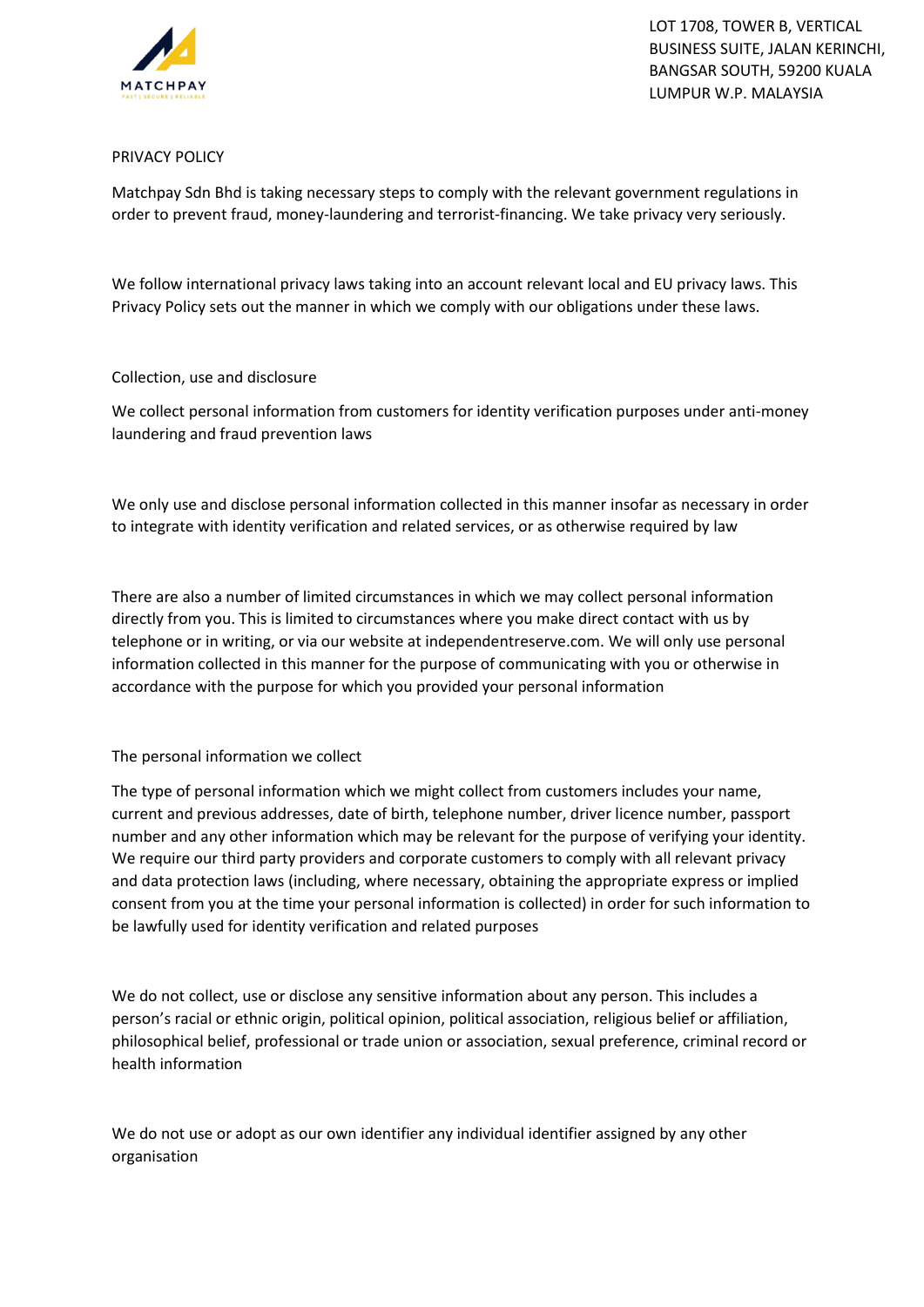

LOT 1708, TOWER B, VERTICAL BUSINESS SUITE, JALAN KERINCHI, BANGSAR SOUTH, 59200 KUALA LUMPUR W.P. MALAYSIA

# Security

We take all reasonable steps (including the employment of appropriate security systems and procedures) to ensure all data held by us is safe and secure. Such security measures include physical protection and electronic encryption to prevent any unauthorised access.

# Quality

We take all reasonable steps to ensure that any personal information that we collect and use is accurate, complete and up-to-date.

# Access and correction

You have a right to access your personal information, subject to some exceptions allowed by law. If you wish to access your personal information, you should contact us via the support tickets system. We reserve the right to charge a fee for searching for and providing access to your information.

# Destruction

Where we determine, acting reasonably, that personal information held in respect of an individual is no longer needed for our functions or the services we provide, we will permanently destroy or deidentify that information

# Amendments to the policy

We may from time to time vary this Privacy Policy. Please check our website regularly for an up-todate version of our Privacy Policy.

Anti Money Laundering (AML) Policy

Various AML measures are used to prevent and report any attempt to use our services to launder money, to finance any illegal activities.

Some of the preventive measures we use are as follows:

The following is a list of some of these measures:

All clients are subject to verification procedure.

Deposits and Withdrawals in fiat currency (i.e. AUD, USD, EUR, etc) can only be made using a bank account held in the same name as the account with us